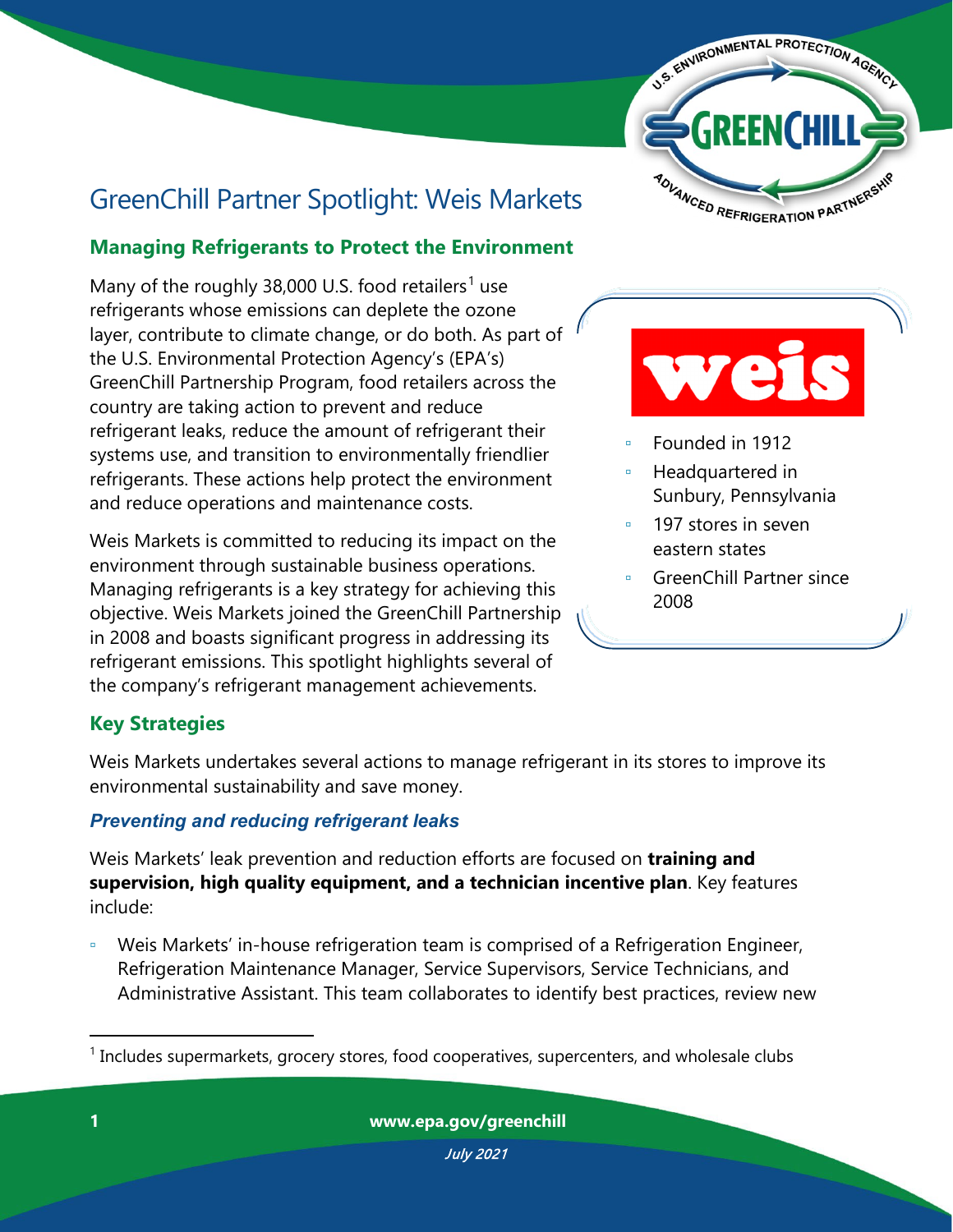technologies, and track individual technician metrics such as completed service calls, refrigerant usage, and current leak rates. These data are compiled into bi-weekly reports that are compared against overall company goals.

- On a monthly basis, Weis Markets' technicians use hand-held infrared leak detectors to conduct leak detection and preventative maintenance activities. The technicians repair faulty equipment and replace components that are susceptible to leaks or in poor condition. Additional stationary leak detectors with automated alarming are installed in stores' mechanical rooms to alert technicians of refrigerant leaks even if they are offsite.
- In 2012, Weis Markets began a cash bonus incentive plan for service technicians based on the combined leak rate of the stores they service. On multiple occasions Weis Markets has presented on its Refrigerant Leak Reduction Plan and technician incentive program, including on [GreenChill's 2020 Recognition webinar.](https://www.epa.gov/greenchill/greenchill-recognition-presentation) Weis Markets attributes lower refrigerant use and lower maintenance and refrigerant costs to this program.

#### *Transitioning to environmentally friendlier refrigerants*

Wherever possible, Weis Markets is moving away from the use of hydrochlorofluorocarbon (HCFC) and chlorofluorocarbon (CFC) refrigerants that deplete the ozone layer. To date, over 90% of Weis Markets' stores no longer use ozone-depleting refrigerants.

Weis Markets follows [GreenChill's Best Practices Guideline Ensuring Leak-Tight Installations of](https://www.epa.gov/greenchill/greenchill-best-practices-guideline-ensuring-leak-tight-installations-commercial)  [Commercial Refrigeration Equipment.](https://www.epa.gov/greenchill/greenchill-best-practices-guideline-ensuring-leak-tight-installations-commercial) Eligible Weis Markets stores seek [GreenChill Store](https://www.epa.gov/greenchill/about-greenchill-store-certification-program)  [Certification.](https://www.epa.gov/greenchill/about-greenchill-store-certification-program) In 2020, 10 previously certified Weis Markets stores earned GreenChill certification, including five Silver-Level and five Gold-Level stores. Two of these stores achieved their fifth year of certification, and the store in Hanover, Pa., was certified for the twelfth consecutive year, maintaining its streak as the longest continuously certified store in GreenChill's history.

#### *Testing advanced refrigeration technologies*

Weis Markets strives to reduce total store refrigerant charge through changes in systems design. In 2018, Weis Markets opened a store in Randolph, N.J., with the [company's first](http://www.r744.com/articles/8441/weis_markets_deploys_its_first_transcritical_system)  [transcritical carbon dioxide refrigeration system.](http://www.r744.com/articles/8441/weis_markets_deploys_its_first_transcritical_system) The store's advanced refrigeration technologies reduce refrigerant use by 60 percent compared to conventional systems. The store also features additional energy-saving technologies such as closed-door cases, adiabatic condensers, and energy control programs to reduce power usage during peak times. Since the store's opening, Weis Markets reports efficient [system performance,](https://issuu.com/shecco/docs/am_104/36) even when summer temperatures reach over 100° Fahrenheit. In 2021, Weis Markets opened two new stores using transcritical carbon dioxide refrigeration systems in Macungie, Pa., and Bethlehem, Pa.